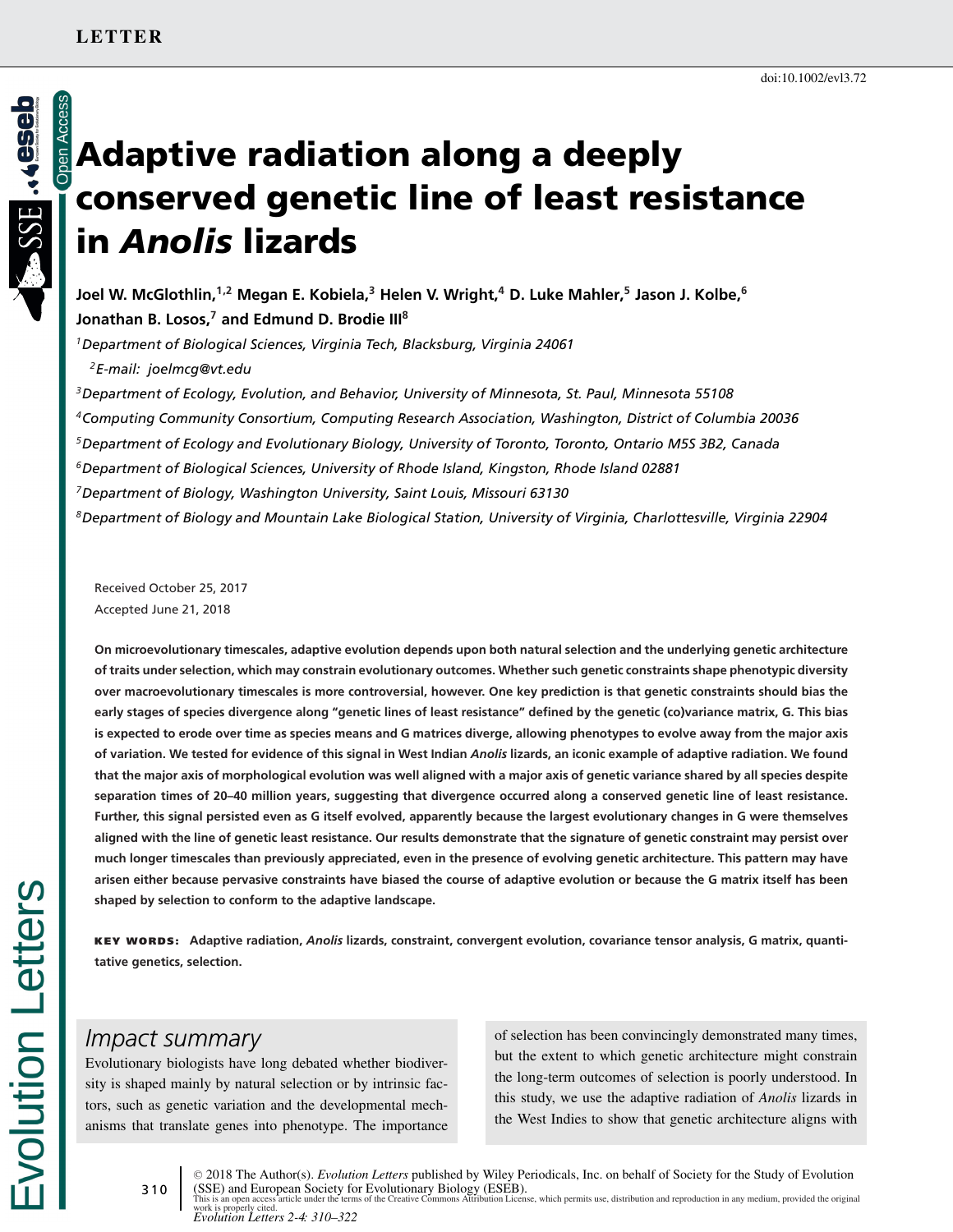phenotypic change for up to 40 million years, about ten times longer than previously predicted. We show that this signature is even maintained when the genetic constraints themselves evolve. Although the pattern we demonstrate is consistent with genetic constraints biasing evolutionary change, it is equally consistent with the action of natural selection simultaneously shaping traits and the genetic variation that underlies them. Depending on what mechanisms are ultimately responsible for these patterns, our results may have one of two equally exciting implications. On the one hand, elaborate adaptive radiations like the one seen in West Indian anoles may be possible even when genetic constraints persist for millions of years. On the other hand, genetic constraints may respond to natural selection in such a way as to facilitate further adaptive evolution.

Both natural selection and genetic architecture play important roles in determining the direction and magnitude of evolutionary change (Lande 1976, 1979). On the scale of a few generations, the interactions between these factors are well understood. Adaptive evolution proceeds when natural selection favors change, and genetic architecture (i.e., the patterns of genetic variation and covariation underlying trait expression) determines whether and how traits respond to selection across generations (Lande 1979; Grant and Grant 1995). In the short run, features of genetic architecture such as limited genetic variation or strong genetic correlations may lead to constraints that bias evolutionary response to selection toward certain directions, while slowing or prohibiting evolution in other directions (Arnold 1992; Blows and Hoffmann 2005; Walsh and Blows 2009). However, the extent to which genetic constraints influence larger scale evolutionary change, such as phenotypic divergence in species radiations, remains a major unresolved question in biology (Schluter 2000; Gould 2002).

In the early stages of species divergence, evolution is predicted to be biased along "genetic lines of least resistance" defined by **G**, the additive genetic variance-covariance matrix (Schluter 1996; McGuigan 2006). A number of studies have provided empirical support for this prediction, but most work has been conducted on relatively short evolutionary timescales (1–2 million years, Schluter 1996; Blows and Higgie 2003; Bégin and Roff 2004; McGuigan et al. 2005; Hansen and Houle 2008; Chenoweth et al. 2010; Bolstad et al. 2014; Walter et al. 2018). Genetic constraints are often considered to be less important over the longer evolutionary spans that generate species differences, but there are few empirical tests of this prediction (but see Houle et al. 2017). One reason constraint might be less of a factor on macroevolutionary timescales is that **G** itself can evolve (Turelli 1988; Steppan et al. 2002; Arnold et al. 2008), potentially altering the genetic lines of least resistance to reflect the adaptive landscape (Arnold et al. 2001). Both theoretical (Lande 1980; Jones et al.

2003; Arnold et al. 2008) and empirical results (Steppan et al. 2002; Roff and Fairbairn 2012; Björklund et al. 2013; Careau et al. 2015) indicate that selection and drift can alter the characteristics of **G**, but it is unknown whether such changes tend to preserve or alter genetic lines of least resistance (but see Walter et al. 2018).

Here, we use a comparative study of *Anolis* lizards to assess the relationship between genetic constraints and phenotypic divergence in adaptive radiation. In the West Indies, anoles have repeatedly diversified, with a similar set of habitat specialist types, known as ecomorphs, evolving independently on different islands (Williams 1972; Losos et al. 1998; Losos 2009; Mahler et al. 2013). Among other traits, ecomorphs differ notably in relative limb length, which allows different ecomorphs to perform well in different microhabitats. Here, we focus primarily on two ecomorphs, trunk-ground and trunk-crown, which respectively have relatively long and relatively short limbs suitable for locomotion on different types of perches (Losos 1990a; Losos and Irschick 1996; Irschick and Losos 1998). We also include one representative of a third ecomorph, grass-bush, which has a narrow body and relatively long hindlimbs. The role of natural selection in the repeated evolution of ecomorph-specific traits, which is supported by a large body of evidence (Losos 2009), suggests that phenotypic divergence in anoles is unlikely to have been limited by genetic architecture. In addition, the age of the *Anolis*radiation (46.3–64.4 million years, Poe et al. 2017) indicates that there has likely been ample time both for diverging species to approach their evolutionary optima and for **G** matrices to diverge in response to selection or drift. Both these considerations suggest that morphological divergence is unlikely to be aligned with genetic lines of least resistance.

We take a multivariate approach to dissecting patterns of genetic architecture and their relationships with phenotypic divergence among seven *Anolis* species from three different island lineages. We use animal models to estimate both species-specific genetic architecture (**G** matrices) for a suite of skeletal traits and the direction and magnitude of evolutionary divergence among *Anolis*species in size-corrected morphological space. We then explore whether the major axes of genetic variation for each species share orientation in multivariate space (Krzanowski common subspace analysis). We find that two axes describe the majority of genetic variation in all seven species, and that these directions are aligned to the major axis of genetic variation in an ancestral **G** matrix reconstructed to represent the hypothetical pattern of ancestral genetic architecture. To ask whether **G** itself evolved during the adaptive radiation, we analyze covariance tensors and find that most differentiation of genetic architecture occurs in subspaces that include limb traits. By comparing angles of orientation of these major axes of phenotypic divergence (**d**), genetic variation (**h**), and genetic differentiation (**e**), we reveal that both trait means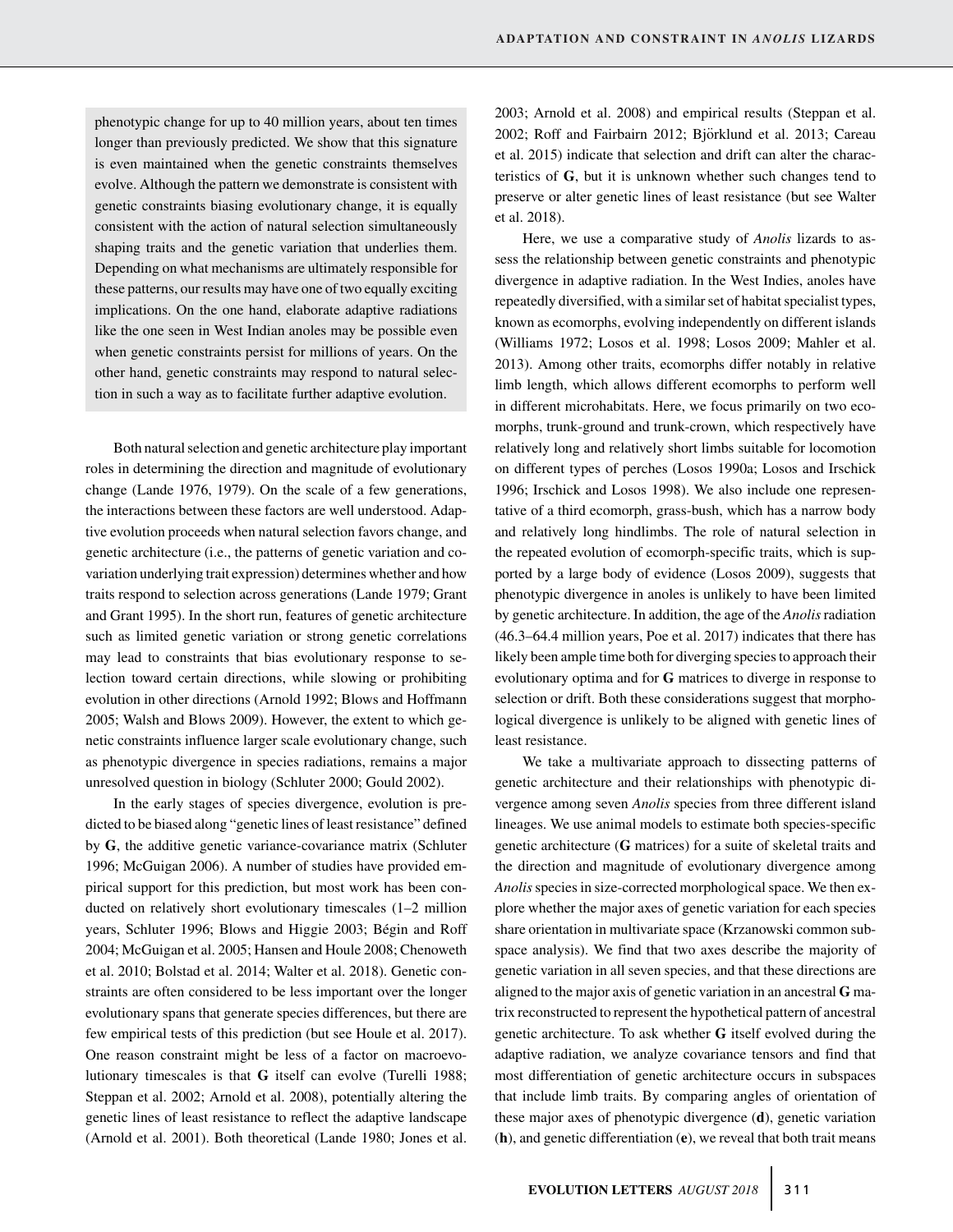|  | <b>Table 1.</b> Study design. |
|--|-------------------------------|
|  |                               |

| Species name    | Ecomorph     | Island of collection                  | Coordinates                           | <b>Sires</b> | Dams | Juveniles |
|-----------------|--------------|---------------------------------------|---------------------------------------|--------------|------|-----------|
| A. cristatellus | Trunk-ground | Puerto Rico                           | $18.05^{\circ}$ N, 65.83 $^{\circ}$ W | 67           | 109  | 643       |
| A. pulchellus   | Grass-bush   | Puerto Rico                           | 18.26°N, 65.71°W                      | 35           | 62   | 430       |
| A. evermanni    | Trunk-crown  | Puerto Rico                           | 18.27°N, 65.72°W                      | 68           | 105  | 469       |
| A. lineatopus   | Trunk-ground | Jamaica                               | 18.32°N, 76.81°W                      | 30           | 42   | 259       |
| A. grahami      | Trunk-crown  | Jamaica                               | $18.32^{\circ}$ N. 76.81 $^{\circ}$ W | 32           | 35   | 144       |
| A. sagrei       | Trunk-ground | South Bimini, Bahamas (Cuban lineage) | 25.70°N, 79.28°W                      | 55           | 99   | 791       |
| A. smaragdinus  | Trunk-crown  | South Bimini, Bahamas (Cuban lineage) | 25.70°N, 79.28°W                      | 43           | 60   | 168       |



**Figure 1. Divergence of genetic architecture across the** *Anolis* **radiation. Numbers on the diagonal represent size (total genetic variance <sup>×</sup> 103), shape (percent variance explained by gmax), and orientation (vector angle between gmax and the major axis of divergence, d1). Numbers off the diagonal represent the angle in degrees between gmax vectors for a species pair. All estimates of gmax were significantly** more aligned than expected by chance (see Methods;  $^*P < 0.05,$   $^{**}P < 0.01,$   $^{***}P < 0.001$ ). All estimates of g<sub>max</sub> were also aligned with both d<sub>1</sub> and h<sub>1</sub>, the axis of greatest shared genetic variance (Table S4). Statistics for a reconstruction of the ancestral G using maximum **likelihood are presented at the root of the phylogeny (Zheng and Wiens 2016), which has an estimated date of 41.5–43.5 million years ago (Zheng and Wiens 2016; Poe et al. 2017). The most recent splits in the phylogeny occurred approximately 19.8–22.5 million years ago (Zheng and Wiens 2016; Poe et al. 2017). The island of origin for each group is indicated on the phylogeny (from top to bottom, Puerto Rico, Jamaica, and Cuba).**

and genetic covariance structure appear to evolve most rapidly along lines of genetic least resistance.

# *Methods* **ESTIMATION OF G**

In a common laboratory environment, we estimated **G** matrices for seven species of West Indian *Anolis* lizards representing three different ecomorphs (trunk-crown, trunk-ground, and grassbush) that originated independently on three different islands of the Greater Antilles: *A. cristatellus* (trunk-ground), *A. evermanni* (trunk-crown), and *A. pulchellus* (grass-bush) from Puerto Rico; *A. grahami* (trunk-crown) and *A. lineatopus* (trunk-ground) from Jamaica; and *A. sagrei* (trunk-ground) and *A. smaragdinus* (trunk-crown) from South Bimini, the Bahamas (Table 1). Both Bahamian species are from lineages that originated in Cuba and colonized the Bahamas naturally (Kolbe et al. 2004; Glor et al. 2005). These species represent lineages separated by approximately 20–40 million years (Fig. 1) (Zheng and Wiens 2016; Poe et al. 2017).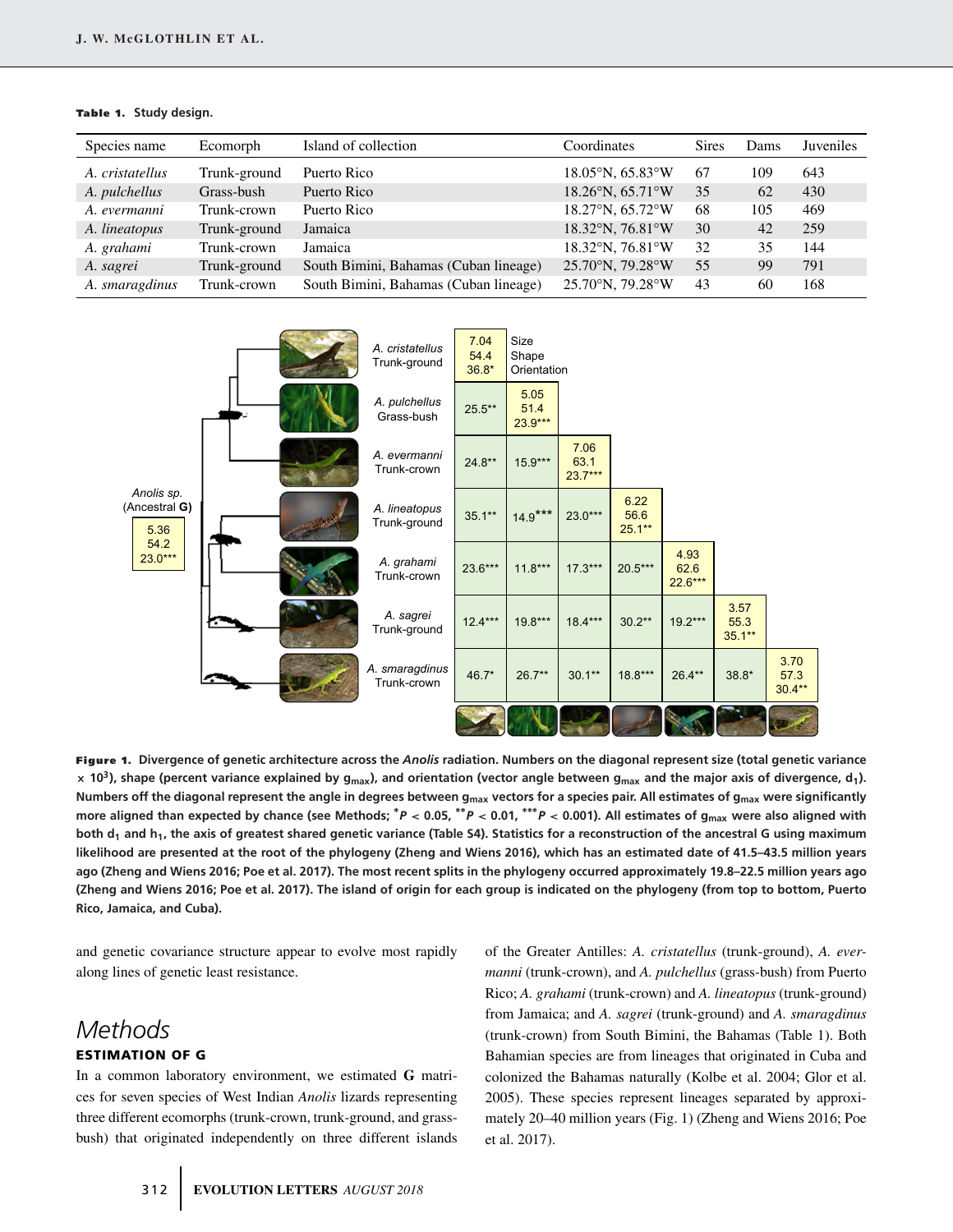|  | Table 2. Symbols used in this article. |  |  |  |  |
|--|----------------------------------------|--|--|--|--|
|--|----------------------------------------|--|--|--|--|

| Symbol           | Definition                                                                                                                                                                                                            |
|------------------|-----------------------------------------------------------------------------------------------------------------------------------------------------------------------------------------------------------------------|
| G                | The additive genetic variance-covariance matrix                                                                                                                                                                       |
| $G_{anc}$        | The ancestral G matrix, estimated using maximum likelihood.                                                                                                                                                           |
| $gmax$           | The largest eigenvector of G; describes the combination of traits that represent the most genetic variance.                                                                                                           |
| D                | The among-species divergence matrix; describes the phenotypic differentiation among the species in the<br>study, calculated as a variance-covariance matrix of species means.                                         |
| $\mathbf{d}_i$   | The eigenvectors of <b>D</b> ; the largest eigenvector, $\mathbf{d}_1$ , describes the combination of traits with that captures<br>the most divergence among taxa.                                                    |
| H                | The common subspace of genetic variation for all seven species; describes the orientations of trait space<br>that share the most genetic variation and is defined using the first four eigenvectors of each G matrix. |
| $\mathbf{h}_{i}$ | The eigenvectors of $H$ ; $h_1$ is an analog of $g_{max}$ that describes the major axes of genetic variance shared<br>across species.                                                                                 |
| $\mathbf{E}_i$   | The eigentensors describing subspaces in which $G$ varies across species.                                                                                                                                             |
| ${\bf e}_{ii}$   | The <i>j</i> th eigenvector of the <i>i</i> th eigentensor; describes trait combinations for which genetic variance has<br>diverged among all species.                                                                |
| M                | The variance-covariance matrix of per-generation mutational input.                                                                                                                                                    |
| $\theta$         | The vector angle, given in degrees.                                                                                                                                                                                   |
| G                | Genetic variance explained by a given eigenvector in a common subspace.                                                                                                                                               |
| D                | Divergence explained by a given eigenvector in a common subspace.                                                                                                                                                     |
| $D_G$            | Divergence in G explained by a given eigenvector in a common subspace.                                                                                                                                                |

We used a half-sibling breeding design to estimate **G** matrices for a suite of eight skeletal traits: jaw length, head width, pectoral width, pelvic width, humerus length, ulna length, femur length, and tibia length. Across all seven species, we measured 9369 individual X-ray images from 2904 lab-reared juveniles from 512 maternal families (Table 1). Traits were measured from X-ray images of juveniles taken at four points during development, and **G** matrices were estimated ASReml (Gilmour et al. 2009) using multivariate repeated-measures animal models of natural-log transformed traits with natural-log snout-vent length (SVL) as a covariate. Details of collection, husbandry and breeding, phenotyping, and quantitative genetic analyses are given in Additional Methods (Supporting Information). Symbols used in this article are listed in Table 2.

## **SPECIES DIVERGENCE**

Parameters from our animal models were used to quantify species divergence in morphology. Using estimated intercepts, slopes from the regression of ln-transformed trait values on lntransformed SVL, and the grand mean SVL across all seven species (34.81 mm; Table S2), we calculated size-corrected species means for each trait. This approach allowed us to determine how species had diverged in shape while controlling for species differences in overall size. We performed eigenanalysis of the variance-covariance matrix of species means (**D**) to determine axes of greatest divergence (eigenvectors,  $\mathbf{d}_1 - \mathbf{d}_6$ ) and the variance explained by each (eigenvalues). As described in Additional Methods, we also calculated two alternative estimates of species

divergence that accounted for phylogeny and a third from a separate dataset of measurements from wild-collected adult males of 15 species.

## **ANALYSIS OF G MATRICES**

## *Descriptive statistics and visualization*

We performed eigenanalysis (generating eight eigenvectors,  $\mathbf{g}_{\text{max}}$ ) and **g**2-**g**8) for each **G** matrix and calculated several descriptive statistics to aid in the interpretation of their overall structure. The trace, or the sum of the eigenvalues of each **G** matrix (which is equivalent to the sum of the genetic variances), was used as an index of its overall size, which should predict the potential magnitude of a population's overall response to selection. The percent variance explained by  $g_{\text{max}}$  (the axis of greatest additive genetic variance) was used as an index of **G** matrix shape, which indicates a population's potential to respond to selection aligned with **g**max relative to other directions. Finally, we calculated the angle between **g**max estimates from each species and the vector of greatest species divergence  $(d_1)$  as an index of orientation. As an additional measure of orientation, we calculated all pairwise angles between species-specific estimates of **g**max. These values indicate the degree to which **G** matrices vary in the direction of greatest genetic variation.

To visualize **G** matrices in two dimensions, we estimated best-linear unbiased predictors of breeding values for each trait in ASReml and transformed them using the coefficients of  $\mathbf{d}_1$ and **d**2, the axes of greatest morphological divergence. We then plotted the 95% confidence ellipse centered at the species mean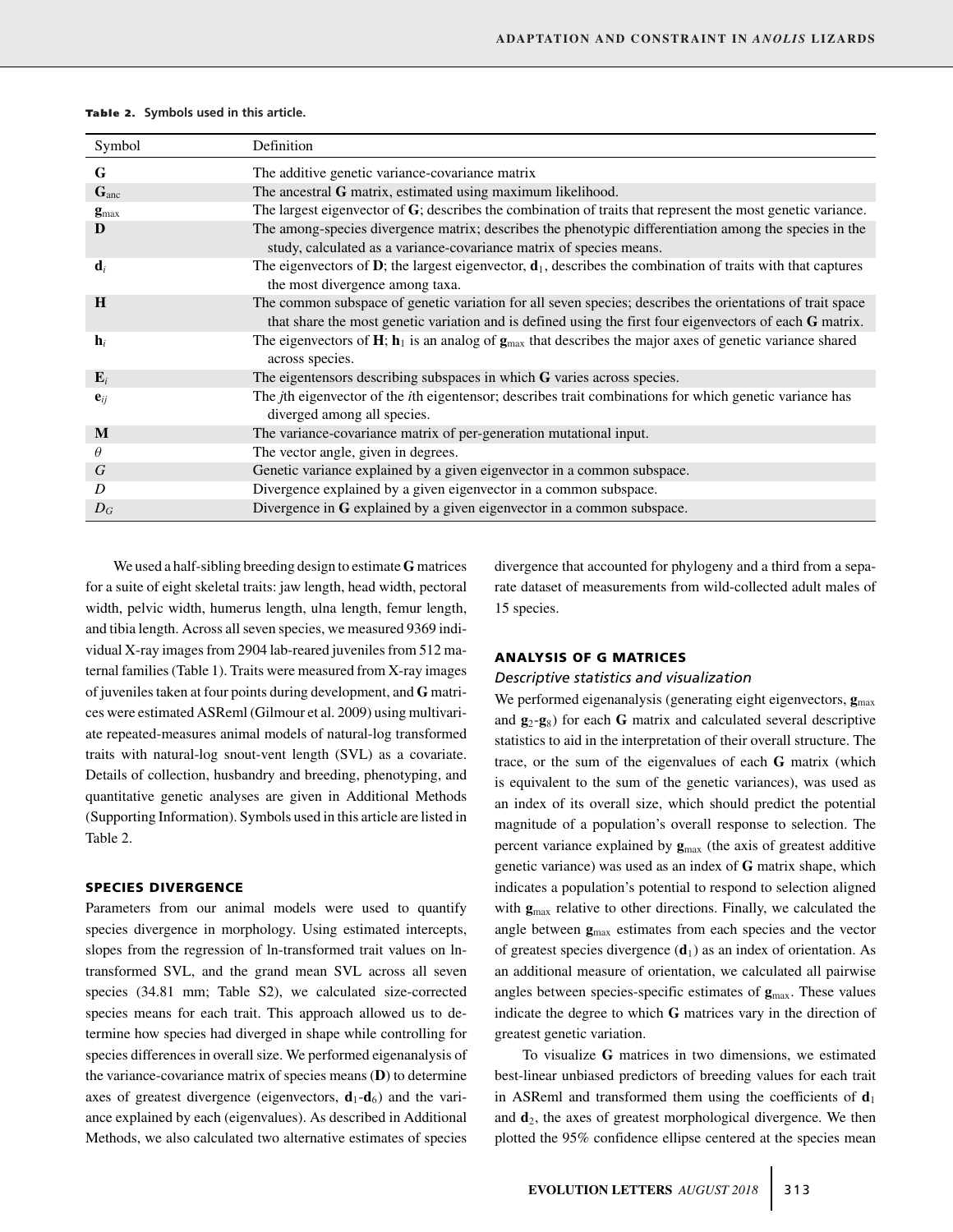

**Figure 2. Relationship between species divergence and genetic architecture. Species-specific G matrices were visualized by transforming** estimated breeding values for each trait using the divergence eigenvectors d<sub>1</sub> and d<sub>2</sub> and plotting 95% confidence ellipses centered at **the multivariate species mean. Ellipses are color-coded by ecomorph, with trunk-crown (TC) species in green, trunk-ground (TG) species** in brown, and the grass-bush (GB) species in yellow. The major axis of morphological divergence (d<sub>1</sub>) is aligned with the major axis of genetic variance shared by all G matrices (h<sub>1</sub>; Table 4). The axis of greatest divergence in G (e<sub>11</sub>) is aligned with d<sub>1</sub> and primarily **represents changes in G-matrix size (total genetic variance; Figs. 1, 3, Table 4). See Fig. 1 for island names.**



**Figure 3. Representations of G matrices as ellipses (as in Fig. 2), plotted by species coordinates within the axes of greatest diver**gence of species means (d<sub>1</sub>) and the subspace with the greatest **divergence of G matrices (E1, represented by its first eigenvector** e<sub>11</sub>). Ellipses to the right are larger, illustrating the correlation be**tween matrix size (total genetic variance) and species coordinates** within E<sub>1</sub>.

using JMP Pro 13.0. Although these plots were not used for any formal analyses, they facilitate visual comparison of **G**-matrix size, shape, and orientation (see Figs. 2 and 3).

# *Detection of similar axes of genetic variation*

After estimating **G** matrices, we conducted analyses allowing us to characterize both similarities and differences across species. Matrices with different eigenstructure may still have axes of

genetic variation pointing in similar directions in trait space. Such similarities can be characterized using Krzanowski's common subspace analysis (Krzanowski 1979; Aguirre et al. 2014; Melo et al. 2015), which calculates the subspace (**H**) describing the greatest similarity across a set of matrices. Eigenanalysis of this subspace provides a set of orthogonal vectors (**h***i*) that represent axes of genetic variance that are shared to some extent across species, and its eigenvalues  $(p)$  indicate the extent to which those axes are shared. In our analyses, these eigenvalues could range from 0 to 7, the number of species. An eigenvalue of 7 would indicate that a particular **h** vector can be reconstructed exactly for all seven species using the eigenvectors of its **G** matrix, and would suggest that a given eigenvector represented a conserved axis of genetic variance.

We calculated subspace **H** using the first four eigenvectors of each **G** matrix, the maximum allowed for an  $8 \times 8$  matrix (Aguirre et al. 2014) and performed eigenanalysis to estimate four vectors,  $h_1$ – $h_4$ , and their associated eigenvalues (Table S4). Next, we calculated the angles between each **h** vector and the subspace defined by the first four eigenvectors of **G** within each species (Aguirre et al. 2014). The closer these angles are to  $0^{\circ}$ , the better a particular **h** vector describes genetic variance within a particular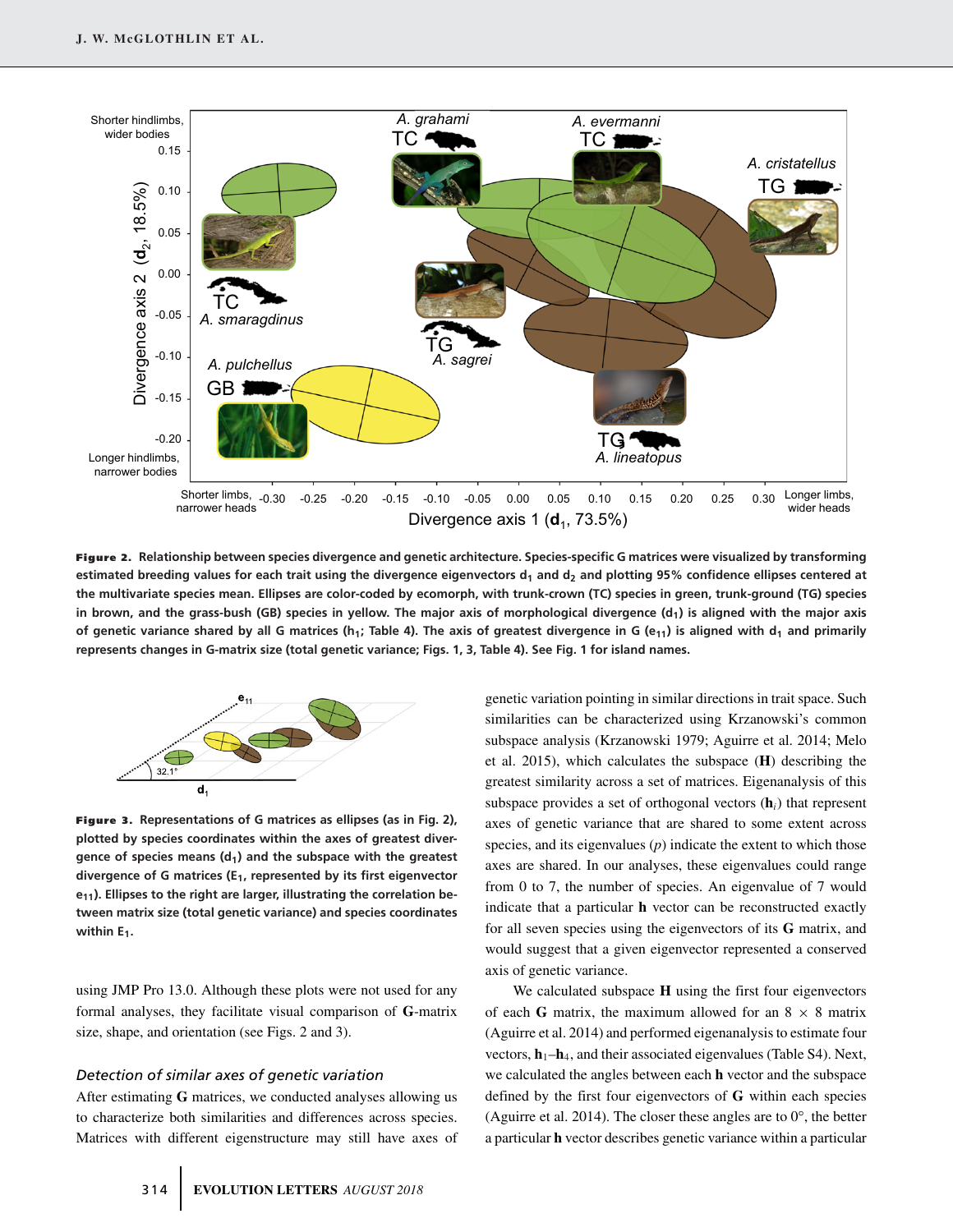species. If a particular **h** vector is aligned with all **G** matrices, this would further indicate that it describes an axis of genetic variance that is conserved across species. We also calculated the amount of species-specific genetic variance explained by each **h** vector by projecting it through each **G** matrix using the equation  $h<sup>T</sup> Gh$ , where T denotes transposition (Aguirre et al. 2014). Finally, to assess the degree to which the eigenvectors of **H** were similar to those of **G** for each species, we calculated the angle between each **h** vector and the corresponding eigenvector of  $\mathbf{G}$  (i.e.,  $\mathbf{h}_1$  vs  $\mathbf{g}_{\text{max}}$ ,  $h_2$  vs  $g_2$ , etc.).

As an additional way to explore conserved axes of genetic variance, we reconstructed an ancestral **G** matrix  $(G<sub>anc</sub>)$  using element-by-element maximum likelihood reconstruction, a timecalibrated phylogeny (pruned from Zheng and Wiens 2016), and a Brownian motion model of evolution in APE (Paradis et al. 2004) (Table S1). These analyses must be interpreted with caution because **G-**matrix evolution likely does not conform to a Brownian motion model (Liam Revell, pers. commun.); however, they do offer the advantage of incorporating phylogenetic structure, which cannot be accomplished using Krzanowski's method. The eigenvectors of **G**anc were highly similar to those of **H**, indicating that they described a similar subspace. Substituting these eigenvectors for  $\mathbf{h}_i$  in our subsequent analyses did not change our results. To visualize species differences in multivariate genetic variance, we projected each of these eigenvectors through each speciesspecific **G** matrix to calculate genetic variance in a common set of orthogonal trait combinations.

## *Patterns of G-matrix divergence*

We used genetic covariance tensor analysis (Hine et al. 2009; Aguirre et al. 2014) to characterize the directions in which **G** diverged across species (Table S2). This analysis allowed us to determine directions in trait space with the largest changes in genetic variance across species.

The genetic covariance tensor is a fourth-order analog of a variance-covariance matrix that describes among-species variation in **G**, its elements describing (co)variances of (co)variances. Eigenanalysis of this tensor provides genetic covariance eigentensors  $(E_i)$ , which are square matrices describing independent subspaces in which in **G** varies across species. Analogous to a first principal component, the first eigentensor describes the subspace in which **G** varies the most across species. The coordinates of each species within each eigentensor can be calculated to determine the extent to which species differ in a particular subspace (Hine et al. 2009). Each eigentensor can also be further decomposed into eigenvectors (**e***ij*, denoting the *j*th eigenvector of the *i*th eigentensor), which describe linear combinations of the original traits that contribute to divergence in **G**. Within each eigentensor, an eigenvector associated with the eigenvalue of the largest absolute value describes the combination of traits whose genetic

variance differs the most across species. We used the method described by Hine et al. (2009) to calculate the proportion of total divergence in **G** explained by each eigenvector **e***ij,* which is a function of the eigenvalues of both the eigenvector itself and its associated eigentensor. Because eigenvalues may be negative, the eighth eigenvector within an eigentensor sometimes explains a large amount of divergence in **G** (Table S5).

# **RELATIONSHIPS BETWEEN G AND DIVERGENCE**

Determining the relationship between evolutionary divergence and **G** is difficult when **G** does not remain constant across diverging taxa. Most tests of evolution along genetic lines of least resistance follow Schluter (1996), comparing divergence of species means to a single estimate of **G**. We used a different approach that allows us to capture information from all of estimates of **G** within the radiation. First, we compared the orientation of the axes of greatest phenotypic divergence (**d***i*) to that of conserved axes of genetic variance identified via Krzanowski's common subspace analysis (**h***i*). Because these vectors describe axes of genetic variance across all species, they represent putative genetic lines of least resistance that may have influenced divergence. Alignment of **d** and **h** vectors would indicate that evolutionary change was biased toward such lines of least resistance. Second, we asked whether the divergence of **G** itself occurred in directions predicted by either morphological divergence or conserved axes of genetic variance by calculating the angles between the largest ten eigenvectors  $(e_{ij})$  from the tensor analysis and  $\mathbf{d}_i$  and  $\mathbf{h}_i$  vectors, respectively. Alignment of  $e_{ii}$  with  $d_i$  would suggest that **G**-matrix evolution was influenced by the same factors that led to divergence in species means. Alignment of  $e_{ii}$  with  $h_i$  would show that divergence in **G** occurred in directions similar to conserved axes of genetic variation, suggesting that evolution of **G** is itself subject to constraints, or alternatively, that both standing genetic variation and divergence of **G** across species were influenced in a similar way by a third factor, such as selection or drift.

To perform each of these comparisons, we calculated angles ( $\theta$ ) between different types of vectors ( $\mathbf{d}_i$ ,  $\mathbf{h}_i$ , and  $\mathbf{e}_{ij}$ ), which may range from 0° (completely aligned) to 90° (orthogonal). All tests involving **d** vectors were repeated using our alternative measures of species divergence (see "Species Divergence" above and Additional Methods). Because the direction of eigenvectors is arbitrary, we reversed the sign of one of the vectors if the calculated angle was above 90°. To determine whether vectors were significantly aligned, we compared this angle to a null distribution generated from a simulation of 100,000 pairs of randomly generated vectors. We constructed each random vector by drawing its eight elements from a uniform distribution bounded by –1 and 1 and then standardizing the vector to unit length. The critical values from this null distribution were 47.6° ( $P = 0.05$ ), 35.7° ( $P = 0.01$ ), and  $24.0^{\circ}$  ( $P = 0.001$ ).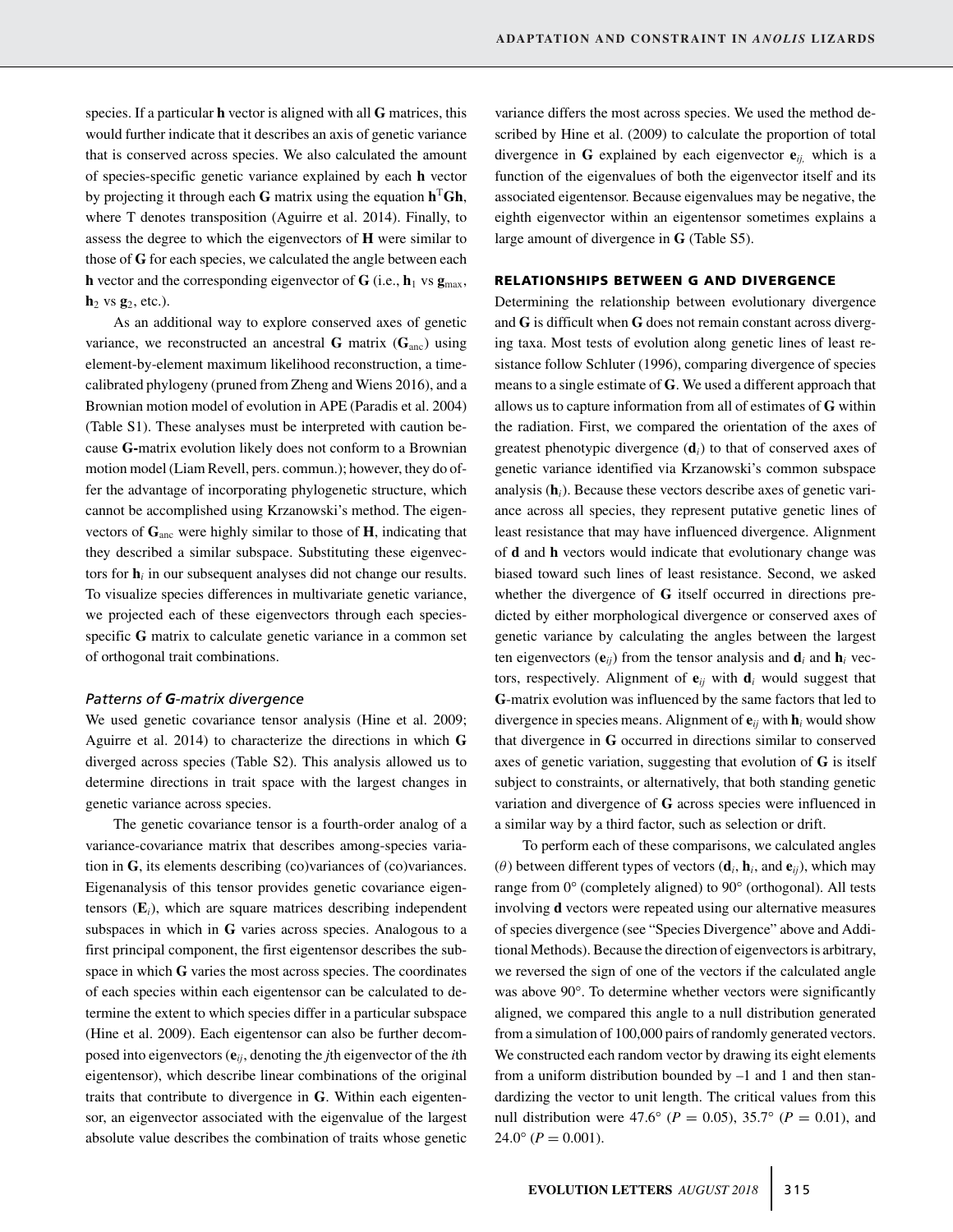|                | $d_1$ | $d_2$    | $h_1$         | h <sub>2</sub> | $e_{11}$ | $e_{28}$ |
|----------------|-------|----------|---------------|----------------|----------|----------|
| $\%$ variance  | 73.5  | 18.5     | $46.4 - 60.8$ | $13.0 - 29.6$  | 40.7     | 12.7     |
| Jaw length     | 0.017 | 0.035    | 0.187         | 0.185          | $-0.020$ | $-0.349$ |
| Head width     | 0.365 | 0.369    | 0.139         | 0.391          | 0.006    | $-0.182$ |
| Pectoral width | 0.140 | 0.424    | 0.250         | 0.756          | $-0.104$ | $-0.512$ |
| Pelvic width   | 0.216 | 0.511    | 0.197         | 0.320          | $-0.019$ | $-0.315$ |
| <b>Humerus</b> | 0.323 | 0.209    | 0.500         | $-0.180$       | 0.459    | $-0.110$ |
| Ulna           | 0.532 | 0.039    | 0.491         | $-0.186$       | 0.411    | $-0.216$ |
| Femur          | 0.373 | $-0.375$ | 0.401         | $-0.172$       | 0.531    | $-0.512$ |
| Tibia          | 0.522 | $-0.485$ | 0.438         | $-0.207$       | 0.571    | $-0.403$ |

**Tab le 3 . Eigenvectors of conserved genetic variation (h), divergence in means (d), and divergence in G (e).**

**For h, eigenvectors derive from Krzanowski's common subspace analysis (Table S4) and percent variance is given as a range when h is projected through species-specific G matrices. For e, eigenvectors derive from covariance tensor analysis (Table S5) and percent variance is the amount of divergence in G** explained. For e vectors, subscripts refer to the subspace (E<sub>1</sub>-E<sub>6</sub>) and the vector number within the subspace (1-8).

As an additional test for the relationship between**G** and divergence of species means, we asked whether trait combinations with more genetic variance consistently showed greater divergence following the method of Houle et al. (2017). First, we scaled the estimated ancestral **G** matrix to the same size as **D** by multiplying it by a correction factor (the trace of **D** divided by the trace of **G**anc). Then we calculated the average of the rescaled **G**anc and **D** and calculated the eigenvectors of the resultant matrix, providing a set of orthogonal vectors representing a subspace common to  $\mathbf{G}_{\text{anc}}$  and **D**. Next, these eigenvectors were projected through both of the original matrices to determine the amount of within-species genetic variance and among-species variance, respectively, for each trait combination. We then regressed  $log_{10}$ -transformed amongspecies variances ( $log D$ ) on  $log_{10}$ -transformed genetic variances (log *G*). A positive relationship would indicate an association between greater genetic variance and divergence, and the slope of this regression represents the scaling parameter for the relationship between  $\mathbf{G}_{\text{anc}}$  and  $\mathbf{D}$ , the predicted value of which varies across different models of evolution (Houle et al. 2017). This test was repeated using two other measures of species divergence as well as the evolutionary rate matrix (see Additional Methods).

Analogously, to ask how change in **G** for a particular trait combination scaled with available genetic variation, we performed a similar regression of log<sub>10</sub>-transformed among-species divergence in genetic variance ( $log D_G$ ) on  $log G$ . For the latter analysis, we used species-specific genetic variances in the eigenvectors of **G**anc to calculate log *E* and the eigenvalues of **G**anc to calculate log *G*.

# *Results* **CHARACTERISTICS OF G**

Of the three metrics we used to characterize **G** matrices, size (total genetic variance) varied the most across species (coefficient of variation =  $27\%$ ), followed by orientation (angle of  $\mathbf{g}_{\text{max}}$ , 21%),

and shape (% variance explained by **g**max, 7.5%; Fig. 1). In all species, the axis of greatest genetic variance (**g**max) was strongly associated with genetic variance in limb traits, which consistently showed strong positive loadings (Table S1). Across species, all  $\mathbf{g}_{\text{max}}$  vectors were significantly aligned with one another ( $\theta =$ 11.8–46.7°,  $P < 0.05$ ), but none were collinear (Fig. 1).

## **MORPHOLOGICAL DIVERGENCE**

The major axis of morphological divergence  $(d_1, e_1)$  explaining 73.5% of divergence) separated species with long limbs and wide heads from those with shorter limbs and narrow heads (Fig. 3; Tables 3, S2). This axis separated trunk-crown from trunk-ground species within islands and separated the grass-bush species *A*. *pulchellus* from the other Puerto Rican species. In addition, within each island, trunk-ground species had slightly higher scores for **d**<sup>1</sup> than did trunk-crown species. The second axis of divergence  $(d_2)$ , 18.5%) separated species with wider bodies and relatively short hindlimbs from those with narrow bodies and longer hindlimbs (Fig. 2; Tables 3, S2). This axis further separated all three ecomorphs, as trunk-crown species have short hindlimbs and wide bodies, trunk-ground species have long hindlimbs and slightly narrower bodies, and the grass-bush species has long hindlimbs and a very narrow body. Alternative estimates of divergence (see Additional Methods) had similar eigenstructure to **D** (Tables S2, S3; Fig. S2). These patterns are consistent with previous analyses of divergence in the West Indian *Anolis* radiation and reflect both divergence among islands and habitat specialization within lineages (Losos et al. 1998; Beuttell and Losos 1999; Losos 2009; Mahler et al. 2013).

# **IDENTIFICATION OF GENETIC LINES OF LEAST RESISTANCE**

Despite the divergence of **G** across species, two axes of genetic variation identified by Krzanowski's common subspace analysis,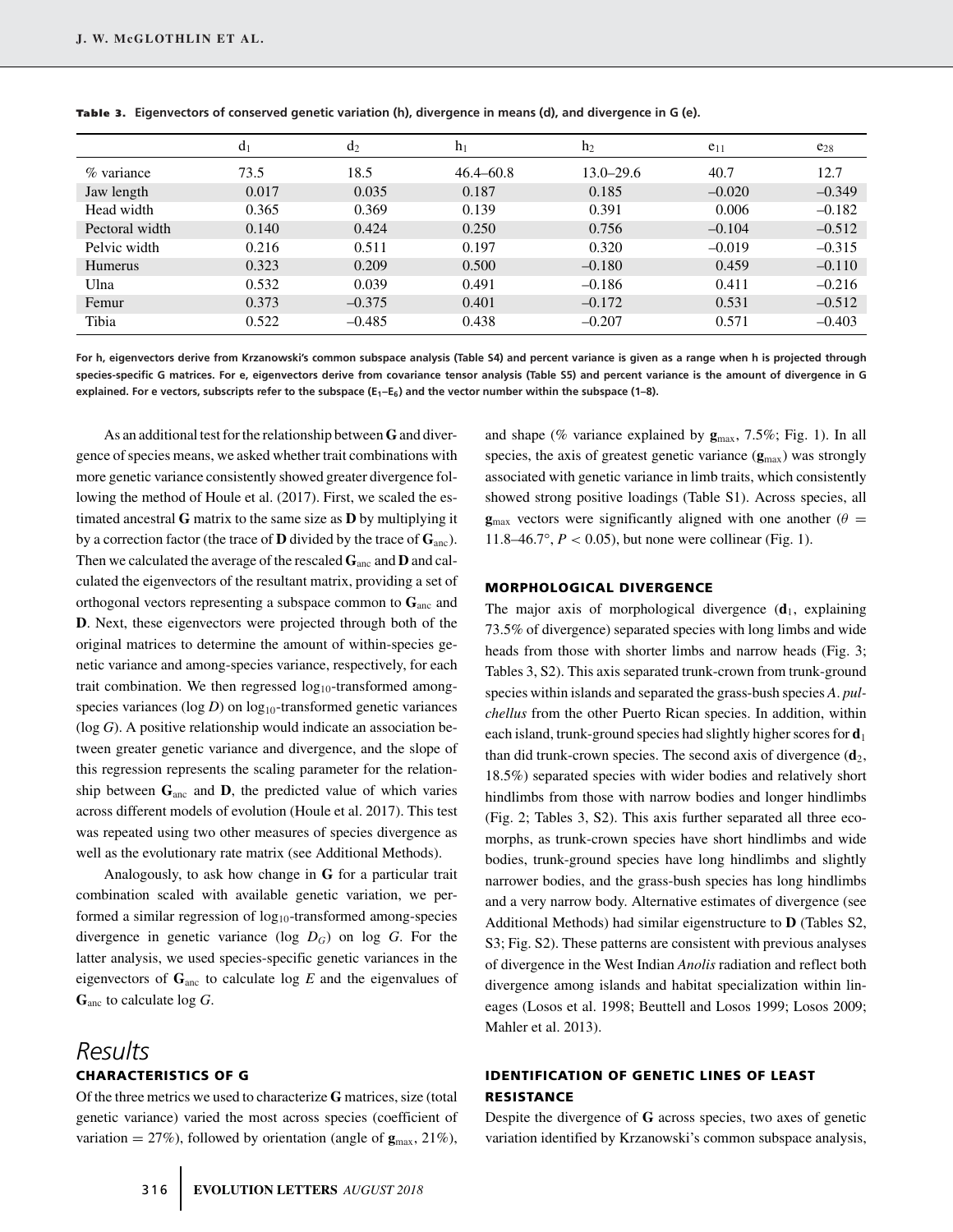|                | $\mathbf{d}_1$ | $\mathbf{d}_2$ | $\mathbf{h}_1$ | $\mathbf{h}_{2}$ |
|----------------|----------------|----------------|----------------|------------------|
| $\mathbf{h}_1$ | $21.0***$      | 88.6           |                |                  |
| $\mathbf{h}_2$ | 89.5           | $41.0*$        |                |                  |
| $e_{11}$       | $32.1***$      | 65.4           | $30.4***$      | 63.0             |
| $e_{28}$       | $40.2^*$       | 84.2           | $34.5***$      | 66.9             |

**Tab le 4. Angles between vectors in Table 3, given in degrees.**

**Statistical significance of alignment was assessed by comparison to a null distribution of randomly generated pairs of vectors (see Methods); <sup>∗</sup> P < 0.05, ∗∗P < 0.01, ∗∗∗P < 0.001**

 $h_1$  and  $h_2$ , adequately described the majority of genetic variation across all species ( $P = 6.94$  and 6.56, respectively, out of a possible 7; Tables 3, S4). The first of these axes  $(h_1)$  explained between 46 and 61% of genetic variance within each species and was similar (but not identical) to each species-specific **g**max (Table S4) as well as to an ancestral reconstruction of  $\mathbf{g}_{\text{max}}$  ( $\theta =$ 10.7°). These patterns suggest that  $h_1$  represents a conserved genetic line of least resistance. Like  $\mathbf{g}_{\text{max}}$ , this axis was most strongly loaded with limb traits. A second axis (h<sub>2</sub>) explained between 13 and 30% of genetic variance within species (Tables 3, S4). This axis primarily described genetic variance in body and head width. Two other axes  $(h_3 \text{ and } h_4)$  were less similar across species  $(P = 5.89$  and 4.32, respectively) and captured a smaller amount of genetic variance within each species (5–14% and 3–15%, respectively). Together,  $h_1 - h_4$  captured between 83% and 94% of total genetic variance within species.

#### **PATTERNS OF G-MATRIX DIVERGENCE**

Genetic covariance tensor analysis showed that 84% of divergence in **G** could be explained by the first three of six independent subspaces  $(E_1-E_3)$ . Species coordinates in the first eigentensor  $(\mathbf{E}_1)$ , which explained 48% of divergence in **G**, were highly correlated with the trace of **G** (total genetic variance), suggesting that the largest changes in **G** were changes in size (Fig. 3, Table S5;  $r = 0.95$ ,  $P = 0.001$ ). A single combination of traits  $(\mathbf{e}_{11})$  within  $\mathbf{E}_1$  was responsible for 41% of the overall divergence in **G** (Table 3). Examination of the loadings of **e**<sup>11</sup> indicates that it almost entirely represents divergence in the components of **G** involving limb length. Species coordinates within the second eigentensor  $(E_2)$  were marginally correlated with the orientation of **G** (Table S5;  $r = 0.73$ ,  $P = 0.06$ ).

#### **RELATIONSHIPS BETWEEN G AND DIVERGENCE**

The major axis of divergence  $(d_1)$  was closely aligned with the major axis of conserved genetic variance  $(h_1; \text{Table 4})$ , suggesting that a majority of phenotypic divergence has occurred along the genetic line of least resistance. The second axis of divergence (**d**2) was nearly orthogonal to  $h_1$  (Table 4) and was significantly but weakly aligned with the next axis of available genetic variation



**Figure 4. Relationship between log-transformed genetic variance (***G***) and divergence (***D***) in a set of eight orthogonal trait combinations. Trait combinations are defined in a subspace common** to the estimated ancestral G matrix (G<sub>anc</sub>) and divergence matrix **(D) for seven** *Anolis* **species. Similar results were obtained when using other estimates of divergence (Fig. S2).**

(**h**2; Table 4). The relationship between divergence and genetic variance can also be seen by examining the orientation of each individual **G** matrix, as the **g**max of each species was significantly aligned with  $\mathbf{d}_1$  ( $\theta = 23-37^{\circ}$ ; Fig. 1). This pattern is visualized in Fig. 2, where **G** matrices are plotted as ellipses in the subspace defined by  $\mathbf{d}_1$  and  $\mathbf{d}_2$  and centered on species means. Here, the axis capturing the most genetic variance in this subspace—the major axis of each ellipse—tends to be biased toward **d**1.

The vector explaining the largest proportion of divergence in  $G(e_{11})$  was well aligned with the major axes of both morphological divergence  $(d_1)$  and conserved genetic variance  $(h_1;$  Table 4). Examination of first ten **e** vectors showed that divergence in **G** was more closely aligned with axes of conserved genetic variance  $(h_1$  and  $h_2)$  than with axes of morphological divergence  $(d_1$  and  $d_2$ ; two-tailed sign test,  $P = 0.04$ ; Table S5).

When we compared the estimated ancestral **G** matrix  $(G<sub>anc</sub>)$ to the divergence matrix **D** in a common subspace, we found a strong relationship between within-species genetic variance (*G*) in a given direction and divergence in species means (*D*) in the same direction (Fig. 4; log-log slope =  $1.40 \pm 0.208$ ; *P* = 0.0005,  $R^2 = 0.88$ ). In other words, trait combinations with more genetic variance showed greater divergence. The scaling relationship between *D* and *G* did not differ significantly from 1 ( $P = 0.102$ ), a value predicted by various evolutionary models and observed in a recent study of fly wings (Houle et al. 2017). Similarly, divergence in  $\mathbf{G}(D_G)$  was also predicted by within-species genetic variance (slope =  $1.83 \pm 0.105$ ;  $P < 0.0001$ ,  $R^2 = 0.98$ ), with the trait combinations with the greatest genetic variance also showing the greatest divergence in variance across species (Fig. 5).

All results were similar when using alternative measures of species divergence (Table S6, Fig. S1).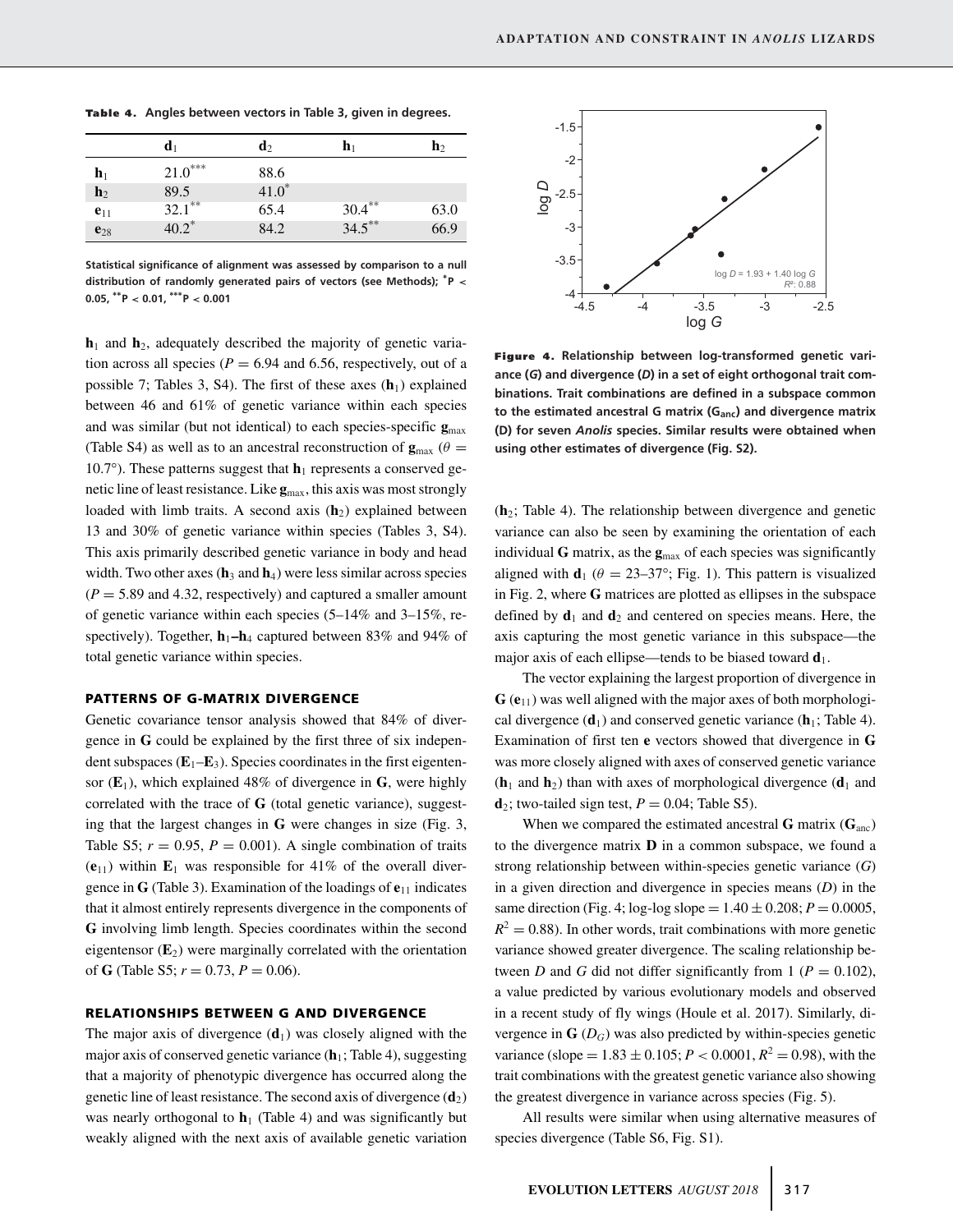

**Figure 5. Relationship between log-transformed genetic variance (***G***) and divergence in** *G* **(***DG***) in a set of eight orthogonal trait combinations defined by the estimated ancestral G matrix (Ganc).**

# *Discussion*

Here, we present three main findings. First, we show that **G** has diverged substantially across the adaptive radiation of West Indian anoles, which is expected given that the seven species in our study are separated by over 40 million years. Second, we show that despite this divergence, all **G** matrices retain at least two similar axes of genetic variation and that the divergence of morphological trait means is biased toward the greatest of these  $(h_1 \text{ or } g_{\text{max}})$ . This finding suggests that the evolutionary radiation of anole skeletal morphology proceeds along a genetic line of least resistance defined by  $\mathbf{g}_{\text{max}}$ . Third, we show that this pattern likely persisted because the evolution of **G** was proportional to both within-species genetic variance and divergence in species means. In other words, evolution of **G** occurred in such a way as to preserve the relationship between axes of genetic variation and morphological divergence. Together, these findings suggest that groups of species may diverge along lines of genetic least resistance for millions of years and that this pattern is unlikely to be disrupted by concomitant changes in underlying genetic architecture.

The tight relationship between genetic variance within species and morphological divergence was surprising for two reasons. First, the relationship appears to have persisted despite divergence times of 20–40 million years. The relationship between divergence and **g**max originally demonstrated by Schluter (1996) appeared to decay by around two million years, leading to the expectation that genetic architecture should be most important in the early stages of evolutionary radiation. Indeed, most studies demonstrating alignment between divergence and **g**max have examined groups with divergence of two million years or less (Blows and Higgie 2003; Bégin and Roff 2004; McGuigan et al. 2005; Hansen and Houle 2008; Chenoweth et al. 2010; Bolstad et al. 2014; but see Houle et al. 2017). Second, the *Anolis* radiation

has a well-demonstrated adaptive basis, with replicate lineages repeatedly diversifying to fill common ecological niches on each of the Greater Antilles (Losos et al. 1998; Losos 2009; Mahler et al. 2013). Combined with similar results from a very different suite of morphological traits, drosophilid wing shape (Houle et al. 2017), our results suggest that alignment of genetic variance and species divergence may be more common and persist over longer timespans than previously expected.

Although the pattern demonstrated here is clear, the mechanisms underlying it are not. It is tempting to view this pattern as strong evidence that genetic constraints shape evolutionary change. However, the well-established adaptive basis of morphological divergence in the *Anolis* radiation suggests that selection likely plays a role in generating this pattern. Below, we discuss potential mechanisms that may maintain a relationship between genetic variation and adaptive divergence across an ancient radiation.

# **EVOLUTION ALONG GENETIC (OR SELECTIVE) LINES OF LEAST RESISTANCE**

The persistence of the relationship between genetic variation and divergence despite both the age of the radiation and evidence for repeated adaptation suggests two plausible explanations, one emphasizing constraint and one emphasizing adaptation. First, *Anolis* species may diverge along genetic lines of least resistance simply because certain adaptive peaks happen to be more accessible genetically than others. In this view, there are many potential evolutionary optima available to anoles, but divergence tends to occur more often in certain directions with more available genetic variance. Much of the divergence among species in this study (as well as across all species of West Indian anoles, Beuttell and Losos 1999; Mahler et al. 2013) occurs by changes in overall limb length, and limb traits had consistently high genetic variances and positive genetic correlations across all species. This relationship suggests the possibility that anoles may be biased toward diverging in overall limb length—as opposed to other traits—by the availability of genetic variance in that direction. This view suggests that the repeated evolution of ecomorphs—which constitute ~80% of anoles in the Greater Antilles (Losos 2009)—may have been favored by the genetic architecture of ancestral anoles.

An equally plausible scenario emphasizes selection as the ultimate factor underlying the alignment between **G** and **D**. In this view, the evolution of both species means and genetic variance are determined by "selective lines of least resistance" defined by the adaptive landscape (Arnold et al. 2001). Quantitative genetic theory predicts that **G** should eventually conform to the contours of the adaptive landscape (Cheverud 1982; Arnold et al. 2008). This process may be driven both by directional selection (i.e., movement of a population toward a new fitness peak on the adaptive landscape) and multivariate stabilizing selection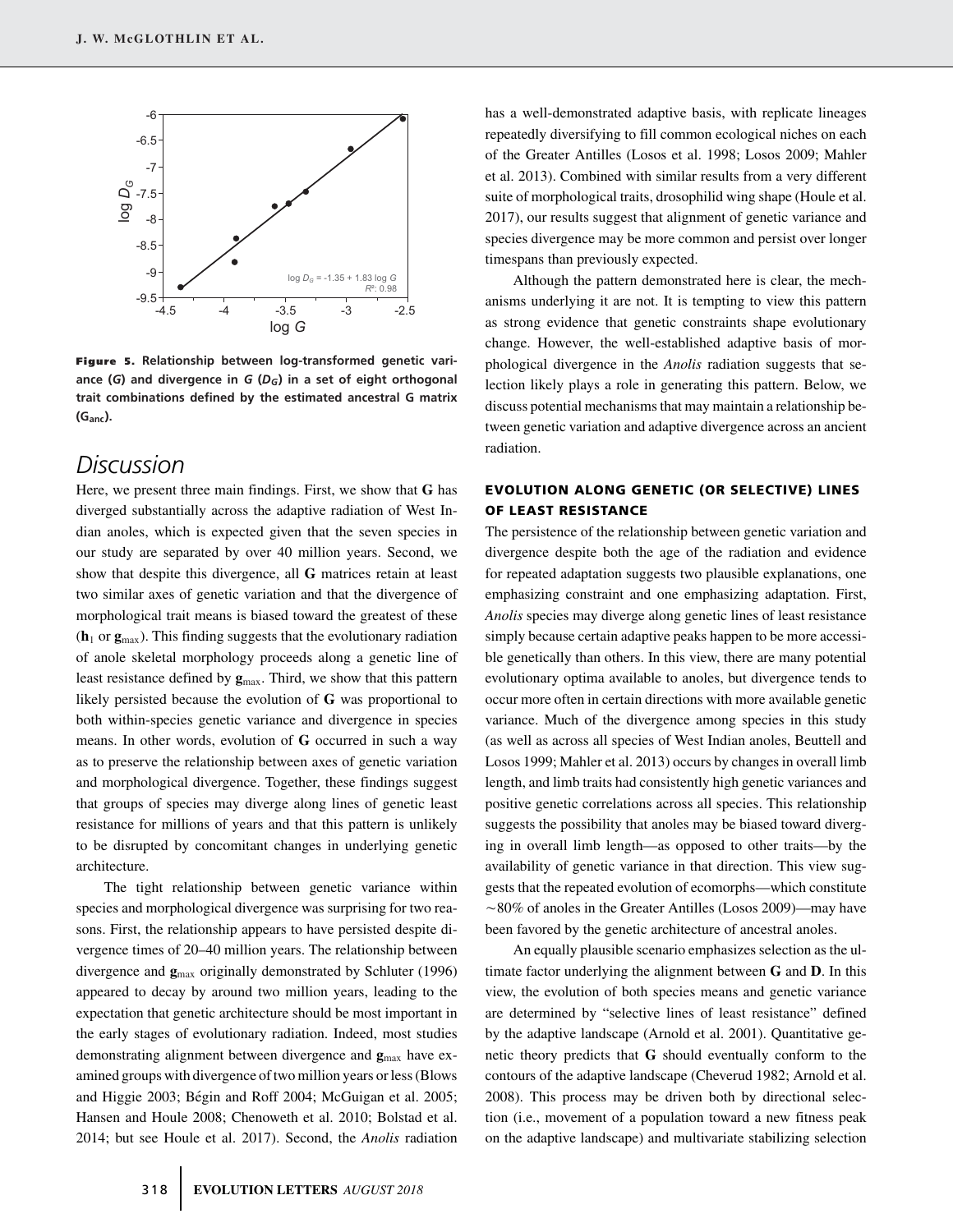(i.e., selection that stabilizes a population's occupancy of its current fitness peak) (Lande 1980; Cheverud 1982; Jones et al. 2003, 2004, 2007, 2012, 2014; Arnold et al. 2008).

For West Indian anoles, it is reasonable to expect that the adaptive landscape resembles a surface with multiple fitness peaks representing the ecomorphs that we see today (Mahler et al. 2013). Such an adaptive landscape could stabilize certain aspects of **G** (such as **g**max) and lead to the alignment between **G** and **D**. The repeated evolution of ecomorphs may resemble the repeated movement of fitness peaks along the same trait axis in response to interspecific competition (Schoener 1968; Williams 1972; Losos 1990b; Losos et al. 1994; Stuart and Losos 2013; Stuart et al. 2014). In simulation studies, this evolutionary scenario leads to an elongation of **G** in the direction of the moving optimum (Jones et al. 2004, 2012). As we discuss below, our results contain a signature of **G**-matrix evolution consistent with this scenario, suggesting that selection is a more plausible source of the alignment of **G** and **D** than constraint.

# **G-MATRIX EVOLUTION AND MORPHOLOGICAL DIVERGENCE**

Perhaps even more surprising than the correspondence between genetic variation and divergence is the fact that this alignment occurred despite evolutionary changes in the **G** matrix. Certain changes in **G**, such as dramatic alterations of its eigenstructure, would be expected to obscure the relationship between **G** and divergence. However, the observed changes in the **G** matrix across the seven *Anolis* species in this study occurred in a way that preserved the major axes of genetic variance. Genetic covariance tensor analysis showed that nearly half of the divergence in **G** could be accounted for by the first eigentensor  $(E_1)$ , which was highly correlated with the overall genetic variance. Further, 40% of divergence in **G** could be accounted for by change in genetic variance associated with a single combination of characters consisting primarily of limb-length traits. This trait combination  $(e_{11})$ was highly aligned with both the first axis of divergence  $(d_1)$  and the first axis of genetic variation  $(h_1)$ . These results suggest that a large portion of change in **G** can be interpreted as growing and shrinking of the **G** matrix along conserved axes of variation including **g**max—as species means diverge along a genetic line of least resistance. Changes in **G**-matrix shape and orientation also occurred, but did not obscure the relationship between divergence and  $g_{\text{max}}$ . A similar pattern has recently been detected for **G**-matrix evolution in a much younger (<1 million years) radiation of ecotypes within a plant species (*Senecio pinnatifolius*, Walter et al. 2018). Taken together, these results suggest that the alignment of phenotypic divergence and **G**-matrix evolution may be a general phenomenon.

The alignment of divergence in **G** with both withinpopulation genetic variance and divergence of species means is likely to be a product of some combination of genetic constraint, drift, and selection. Although we cannot definitively distinguish among them, our results hint that each of the three mechanisms is likely to be at play.

## *Constraint*

The relevant genetic constraint on the evolution of **G** is the mutational (co)variance matrix **M**, which describes the per-generation input of new genetic variation in a population. The observed changes in **G** across species may reflect a deeper constraint on **G** imposed by the rate and phenotypic effect of mutations. Certain patterns within **M**, such as the correlation of mutational effects, may have a large effect on **G** even when opposed by selection (Jones et al. 2003). For example, if new mutations tend to have consistent pleiotropic effects, a genetic correlation between traits can be maintained even when selection does not favor a relationship between the traits.

Some of our observations, such as relative stability of orientation and more divergence of trait combinations with greater genetic variance, are consistent with a **G** matrix constrained by mutation. In drosophild flies, Houle et al. (2017) was able to estimate **M** in addition to **G** and **D**, demonstrating that both divergence and genetic variation could be predicted by mutation and suggesting a role for deep constraints in phenotypic evolution. We were unable to estimate **M** in anoles, but the combination of traits represented within **e**<sup>11</sup> suggests that the generation of pleiotropic mutations may indeed play a role in how **G** diverges. This axis almost exclusively represents overall limb length, suggesting allelic variation in loci that pleiotropically affect the length of all limb bones (Leamy et al. 2002; Rabinowitz and Vokes 2012). The tendency for **G** to evolve in this direction could thus be biased by the tendency for mutations affecting limb length to be pleiotropic (Pavličev and Cheverud 2015).

#### *Drift*

Genetic drift is predicted to primarily influence **G**-matrix size, with smaller populations retaining less genetic variance (Jones et al. 2003). **G** should thus change the most along **g**max under drift alone. Consistent with this prediction, we found that **G** diverged primarily in size, and **G** matrices from the two larger islands (Puerto Rico and Jamaica), which likely harbor larger populations, were larger than those estimated for species collected from the small Bahamian island of South Bimini (the two species of Cuban origin). Drift should also cause population means to diverge in directions with more genetic variance, resulting in divergence along  $g_{\text{max}}$  and thus alignment between  $d_1$  and the direction of most change in **G**. Although this scenario is theoretically plausible, the well-established role of selection in the evolution of *Anolis* ecomorphs (Losos 2009) suggests that neutral processes are highly unlikely to be the only factor explaining such alignment.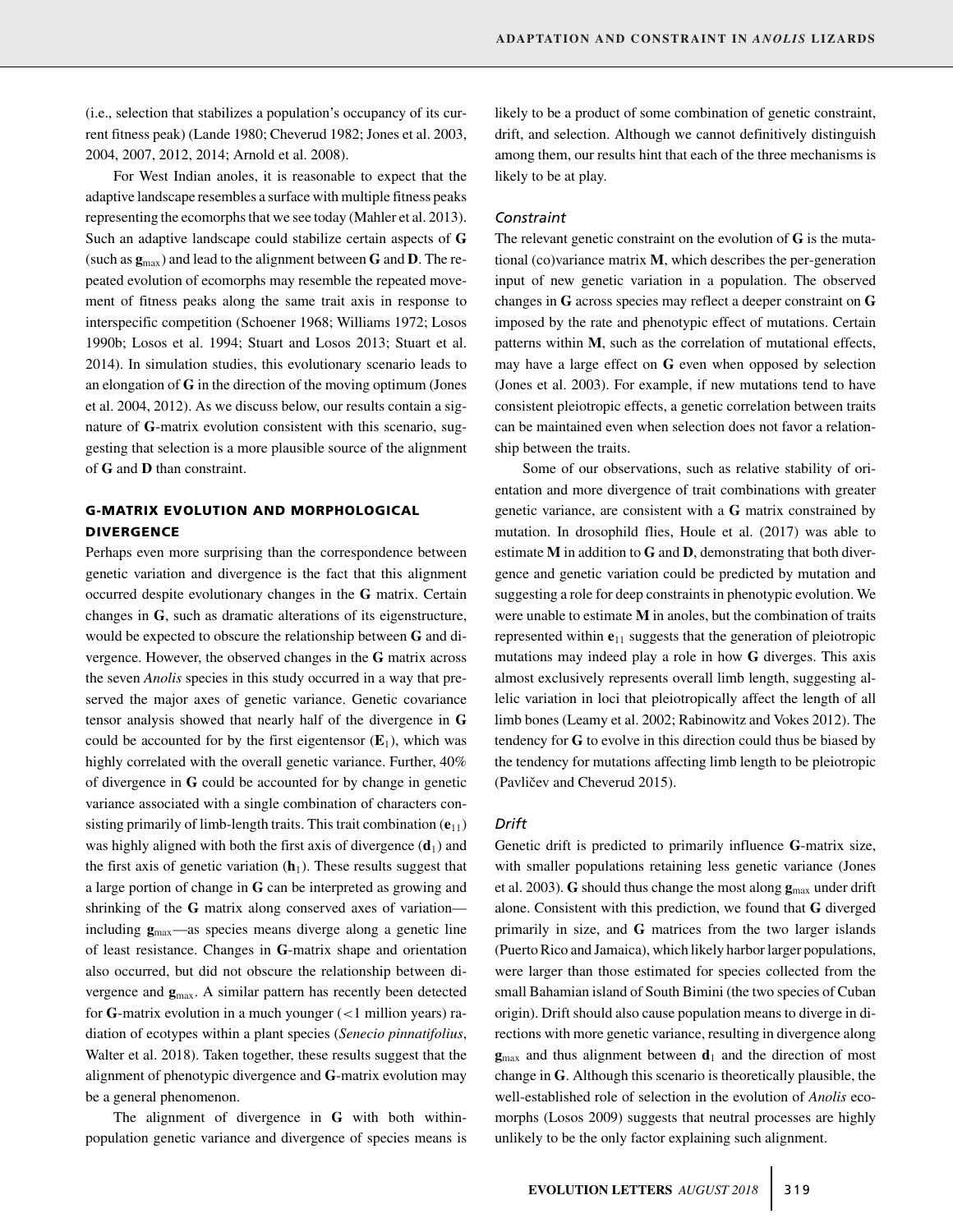# *Selection*

As we argued above, selection leading to the repeated evolution of ecomorphs is likely to influence **G**-matrix evolution as well, which may lead to the observed triple-alignment among genetic variance, morphological divergence, and divergence of **G**. There are at least three possible selective mechanisms at play. First, directional selection can cause the **G** matrix to grow in size when the evolutionary optimum moves along **g**max (Jones et al. 2004, 2012). Such a process should not only stabilize the orientation of **g**max but also cause changes in the magnitude of genetic variance explained by  $g_{\text{max}}$ . The similarity of  $h_1$  to each species-specific  $\mathbf{g}_{\text{max}}$  and the alignment of  $\mathbf{e}_{11}$  with both  $\mathbf{h}_1$  and  $\mathbf{d}_1$  are all consistent with this scenario. Second, multivariate nonlinear selection may further contribute to the stability of **G** by conforming its orientation to the adaptive landscape (Cheverud 1982; Jones et al. 2003). Such alignment could arise from similar curvature of the adaptive landscape surrounding the fitness peaks occupied by different species, which would be expected if selection favors similar patterns of phenotypic integration across microhabitats. A third plausible way that selection may contribute to evolution of **G** is by alteration of mutational constraints. Although our results cannot address this possibility, both theory and data suggest that the **M** matrix can evolve in response to selection, further stabilizing the alignment of **G** with the adaptive landscape (Jones et al. 2007, 2014; Houle et al. 2017).

# *Conclusion*

The repeated adaptive radiation of West Indian anoles illustrates that evolution may follow predictable pathways in response to similar ecological selection pressures (Losos et al. 1998; Mahler et al. 2013). Here, we have demonstrated that alignment between divergence and genetic variation—a pattern predicted to be generated by genetic constraints on evolution—persists in anoles despite over 40 million years of repeated adaptation to different ecological niches. This alignment echoes results from a recent study of a vastly different group of traits in flies (Houle et al. 2017), suggesting the pattern of radiation along genetic lines of least resistance may be common in nature, even when considering evolution over tens of millions of years. Contrary to expectations, the relationship between divergence and **G** persisted despite substantial evolution of **G** itself, because evolutionary changes in genetic architecture occurred in directions that did not disrupt the genetic line of least resistance.

Although we cannot definitively distinguish between genetic constraint, drift, and selection as the cause of this pattern, the alternatives lead to equally compelling conclusions about the evolutionary process. For example, our results could indicate that extensive adaptation is possible even in the face of genetic constraints that persist for tens of millions of years. Alternatively, the same patterns may suggest that genetic constraints themselves may be altered by selection, aligning genetic variation with the adaptive landscape and promoting evolutionary radiation. Further research is needed to determine whether the patterns demonstrated here are general and to dissect the mechanisms responsible for their persistence.

# **AUTHOR CONTRIBUTIONS**

J.B.L. and E.D.B. III conceived the study; J.W.M. and J.J.K. contributed to study design; J.W.M., J.J.K., D.L.M., J.B.L., and E.D.B. III performed field collections; J.W.M. and E.D.B. III oversaw the breeding experiment; J.W.M., M.E.K., and H.V.W. collected data; J.W.M. analyzed data; J.W.M. drafted the manuscript and all authors contributed to the final version of the manuscript.

## **ACKNOWLEDGMENTS**

We thank Simon Pearish and Michelle Sivilich for managing the lizard colony. Dozens of undergraduates at the University of Virginia provided animal care and assistance with data collection; special thanks are due to Margo Adler, Tyler Cassidy, Brian Duggar, Maridel Fredericksen, Casey Furr, Jessie Handy, Bryan Hendrick, Uma Pendem, Jeff Wright, and Elizabeth Zipperle. Leleña Avila, Brian Falk, Chris Feldman, Vince Formica, Jose Luis Herrera, Tonia Hsieh, Melissa Losos, Ashli Moore, ´ Liam Revell, and Matt Sanford provided assistance with field collections. We also thank J. David Aguirre, Robert Cox, Tamara Fetters, Sarah Foltz, Angela Hornsby, and Josef Uyeda for helpful discussions and/or comments on the manuscript. Comments from Anne Charmantier and two anonymous reviewers greatly improved an earlier version of this manuscript. We thank the Department of Agriculture and BEST Commission of The Bahamas, the National Environment and Planning Agency of Jamaica, the Puerto Rico Department of Natural and Environmental Resources, and the United States Fish and Wildlife Service for collecting, research, export, and import permits. All procedures involving animals were approved by the University of Virginia Animal Care and Use Committee. This work was supported by the National Science Foundation (grant numbers DEB 0519658 and 0650078 to E.D.B. III and DEB 0519777 and 0722475 to J.B.L.), University of Virginia, and Virginia Tech. The authors declare no conflicts of interest.

#### **DATA ARCHIVING**

All relevant data for our analyses has been archived at Dryad: [https://doi.](https://doi.org/10.5061/dryad.pt2g084) [org/10.5061/dryad.pt2g084.](https://doi.org/10.5061/dryad.pt2g084)

#### **LITERATURE CITED**

- Aguirre, J. D., E. Hine, K. McGuigan, and M. W. Blows. 2014. Comparing **G**: multivariate analysis of genetic variation in multiple populations. Heredity 112:21–29.
- Arnold, S. J. 1992. Constraints on phenotypic evolution. Am. Nat. 140:S85– S107.
- Arnold, S. J., R. Bürger, P. A. Hohenlohe, B. C. Ajie, and A. G. Jones. 2008. Understanding the evolution and stability of the **G**-matrix. Evolution 62:2451–2461.
- Arnold, S. J., M. E. Pfrender, and A. G. Jones. 2001. The adaptive landscape as a conceptual bridge between micro- and macroevolution. Genetica 112–113:9–32.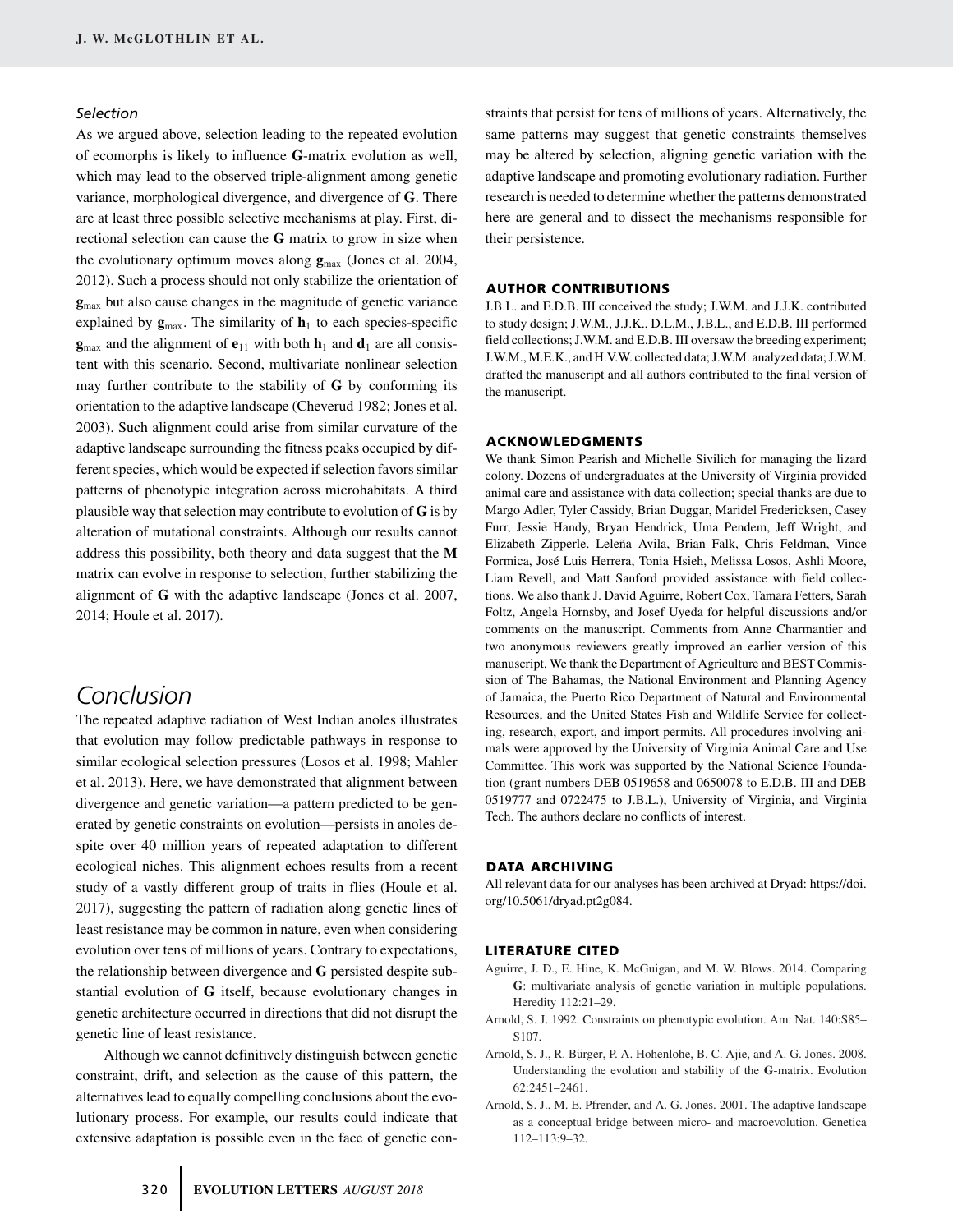- Bégin, M., and D. A. Roff. 2004. From micro- to macroevolution through quantitative genetic variation: positive evidence from field crickets. Evolution 58:2287–2304.
- Beuttell, K., and J. B. Losos. 1999. Ecological morphology of Caribbean anoles. Herpetol. Monogr 13:1–28.
- Björklund, M., A. Husby, and L. Gustafsson. 2013. Rapid and unpredictable changes of the **G**-matrix in a natural bird population over 25 years. J. Evol. Biol. 26:1–13.
- Blows, M. W., and M. Higgie. 2003. Genetic constraints on the evolution of mate recognition under natural selection. Am. Nat. 161:240– 253.
- Blows, M. W., and A. A. Hoffmann. 2005. A reassessment of genetic limits to evolutionary change. Ecology 86:1371–1384.
- Bolstad, G. H., T. F. Hansen, C. Pelabon, M. Falahati-Anbaran, R. Perez-Barrales, and W. S. Armbruster. 2014. Genetic constraints predict evolutionary divergence in *Dalechampia* blossoms. Philos. Trans. R Soc. Lond. B 369:20130255.
- Careau, V., M. E. Wolak, P. A. Carter, and T. Garland. 2015. Evolution of the additive genetic variance-covariance matrix under continuous directional selection on a complex behavioural phenotype. Proc. R. Soc. Lond. B 282:20151119.
- Chenoweth, S. F., H. D. Rundle, and M. W. Blows. 2010. The contribution of selection and genetic constraints to phenotypic divergence. Am. Nat. 175:186–196.
- Cheverud, J. M. 1982. Phenotypic, genetic, and environmental morphological integration in the cranium. Evolution 36:499–516.
- Gilmour, A. R., B. J. Gogel, B. R. Cullis, and R. Thompson. 2009. ASReml User Guide Release 3.0. VSN International Ltd, Hemel Hempstead, UK.
- Glor, R. E., J. B. Losos, and A. Larson. 2005. Out of Cuba: overwater dispersal and speciation among lizards in the *Anolis carolinensis* subgroup. Mol. Ecol. 14:2419–2432.
- Gould, S. J. 2002. The structure of evolutionary theory. Belknap Press, Cambridge, MA.
- Grant, P. R., and B. R. Grant. 1995. Predicting microevolutionary responses to directional selection on heritable variation. Evolution 49:241– 251.
- Hansen, T. F., and D. Houle. 2008. Measuring and comparing evolvability and constraint in multivariate characters. J. Evol. Biol. 21:1201– 1219.
- Hine, E., S. F. Chenoweth, H. D. Rundle, and M. W. Blows. 2009. Characterizing the evolution of genetic variance using genetic covariance tensors. Philos. Trans. R Soc. Lond. B 364:1567–1578.
- Houle, D., G. H. Bolstad, K. van der Linde, and T. F. Hansen. 2017. Mutation predicts 40 million years of fly wing evolution. Nature 548:447–450.
- Irschick, D. J., and J. B. Losos. 1998. A comparative analysis of the ecological significance of maximal locomotor performance in Caribbean *Anolis* lizards. Evolution 52:219–226.
- Jones, A. G., S. J. Arnold, and R. Bürger. 2003. Stability of the G-matrix in a population experiencing pleiotropic mutation, stabilizing selection, and genetic drift. Evolution 57:1747–1760.
	- ———. 2004. Evolution and stability of the **G**-matrix on a landscape with a moving optimum. Evolution 58:1639–1654.
	- -. 2007. The mutation matrix and the evolution of evolvability. Evolution 61:727–745.
- Jones, A. G., R. Bürger, and S. J. Arnold. 2014. Epistasis and natural selection shape the mutational architecture of complex traits. Nat. Commun. 5:3709.
- Jones, A. G., R. Bürger, S. J. Arnold, P. A. Hohenlohe, and J. C. Uyeda. 2012. The effects of stochastic and episodic movement of the optimum on the evolution of the **G**-matrix and the response of the trait mean to selection. J. Evol. Biol. 25:2210–2231.
- Kolbe, J. J., R. E. Glor, L. R. G. Schettino, A. C. Lara, A. Larson, and J. B. Losos. 2004. Genetic variation increases during biological invasion by a Cuban lizard. Nature 431:177–181.
- Krzanowski, W. J. 1979. Between-groups comparison of principal components. J. Am. Stat. Assoc. 74:703–707.
- Lande, R. 1976. Natural selection and random genetic drift in phenotypic evolution. Evolution 30:314–334.
- ———. 1979. Quantitative genetic analysis of multivariate evolution, applied to brain:body size allometry. Evolution 33:402–416.
- ———. 1980. The genetic covariance between characters maintained by pleiotropic mutations. Genetics 94:203–215.
- Leamy, L. J., D. Pomp, E. J. Eisen, and J. M. Cheverud. 2002. Pleiotropy of quantitative trait loci for organ weights and limb bone lengths in mice. Physiol. Genomics 10:21–29.
- Losos, J. B. 1990a. Ecomorphology, performance capability, and scaling of West Indian *Anoli*s lizards: an evolutionary analysis. Ecol. Monogr. 60:369–388.
- ———. 1990b. A phylogenetic analysis of character displacement in Caribbean *Anolis* lizards. Evolution 44:558–569.
- ———. 2009. Lizards in an evolutionary tree: Ecology and adaptive radiation of anoles. California Univ. Press, Berkeley.
- Losos, J. B., and D. J. Irschick. 1996. The effect of perch diameter on escape behaviour of *Anolis* lizards: laboratory predictions and field tests. Anim. Behav. 51:593–602.
- Losos, J. B., D. J. Irschick, and T. W. Schoener. 1994. Adaptation and constraint in the evolution of specialization of Bahamian *Anolis* lizards. Evolution 48:1786–1798.
- Losos, J. B., T. R. Jackman, A. Larson, K. de Queiroz, and L. Rodríguez-Schettino. 1998. Contingency and determinism in replicated adaptive radiations of island lizards. Science 279:2115–2118.
- Mahler, D. L., T. Ingram, L. J. Revell, and J. B. Losos. 2013. Exceptional convergence on the macroevolutionary landscape in island lizard radiations. Science 341:292–295.
- McGuigan, K. 2006. Studying phenotypic evolution using multivariate quantitative genetics. Mol. Ecol. 15:883–896.
- McGuigan, K., S. F. Chenoweth, and M. W. Blows. 2005. Phenotypic divergence along lines of genetic variance. Am. Nat. 165:32–43.
- Melo, D., G. Garcia, A. Hubbe, A. P. Assis, and G. Marroig. 2015. EvolQG–an R package for evolutionary quantitative genetics. F1000Res 4:925.
- Paradis, E., J. Claude, and K. Strimmer. 2004. APE: analyses of phylogenetics and evolution in R language. Bioinformatics 20:289–290.
- Pavličev, M., and J. M. Cheverud. 2015. Constraints evolve: context dependency of gene effects allows evolution of pleiotropy. Annu. Rev. Ecol. Evol. Syst. 46:413–434.
- Poe, S., A. Nieto-Montes de Oca, O. Torres-Carvajal, K. de Queiroz, J. A. Velasco, B. Truett, et al. 2017. A phylogenetic, biogeographic, and taxonomic study of all extant species of *Anolis* (Squamata; Iguanidae). Syst. Biol. 66:663–697.
- Rabinowitz, A. H., and S. A. Vokes. 2012. Integration of the transcriptional networks regulating limb morphogenesis. Dev. Biol. 368:165– 180.
- Roff, D. A., and D. J. Fairbairn. 2012. A test of the hypothesis that correlational selection generates genetic correlations. Evolution 66:2953–2960.
- Schluter, D. 1996. Adaptive radiation along genetic lines of least resistance. Evolution 50:1766–1774.
- -. 2000. The ecology of adaptive radiation. Oxford Univ. Press, Oxford. Schoener, T. W. 1968. The *Anolis* lizards of Bimini: resource partitioning in a complex fauna. Ecology 49:704–726.
- Steppan, S. J., P. C. Phillips, and D. Houle. 2002. Comparative quantitative genetics: evolution of the **G** matrix. Trends Ecol. Evol. 17:320–327.